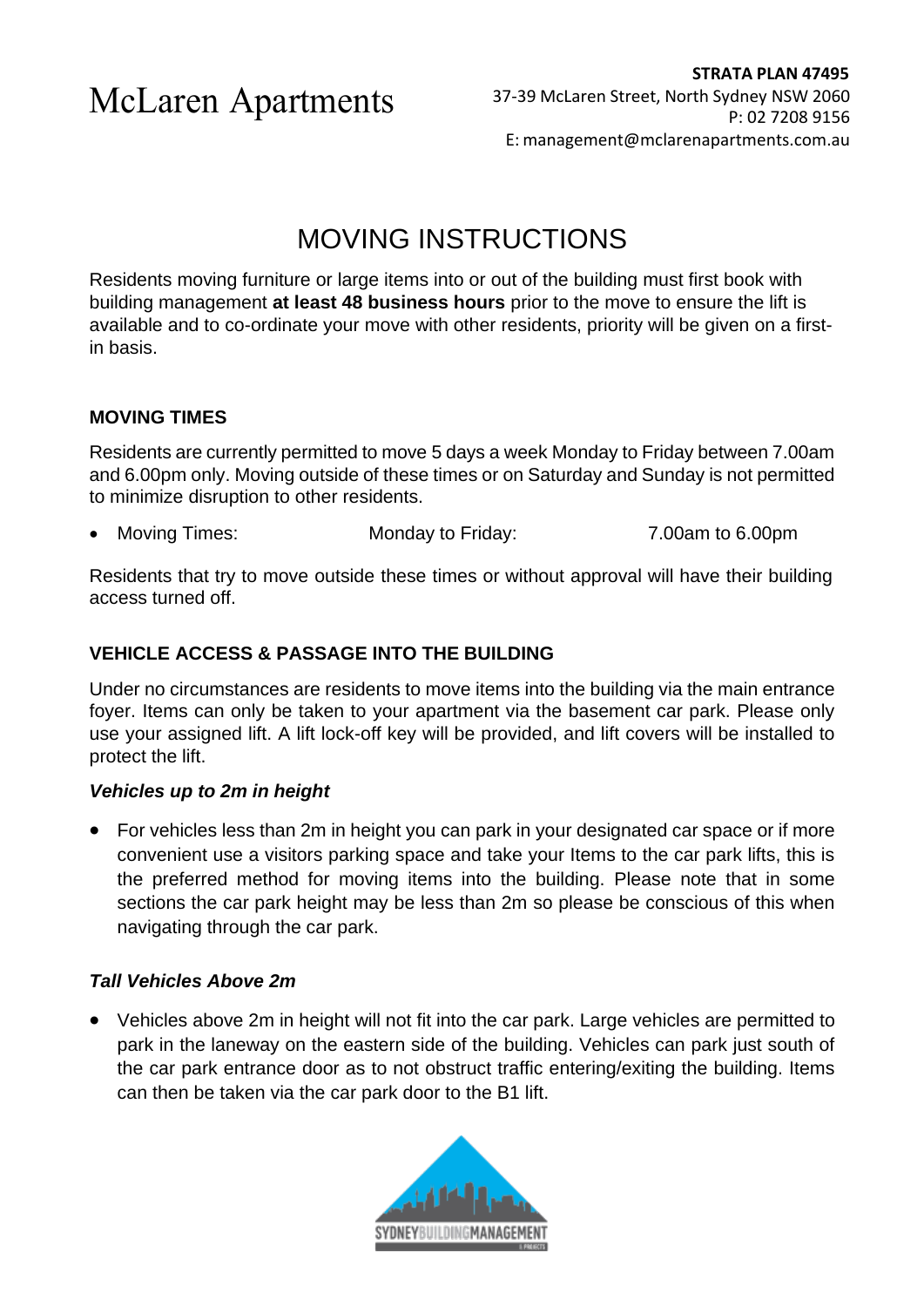### **TO MAKE A BOOKING**

- 1. Go to the McLaren Apartments website, [www.mclarenapartments.com.au](http://www.mclarenapartments.com.au/) and register your details with Building Management by completing the 'Resident Registration' form available from the home page.
- 2. Building Management will then send you a login to Building Link within 24 businesshours, which is the online management system used to manage the building.
- 3. Residents should then login-in to Building Link via the link available on the home page of the Building's website, click on 'Amenity Reservation' which will show you a calendar with any current bookings, click on 'Add New Reservation' and then select the lift you are wanting to book and your booking times.
- 4. Building management will then confirm your booking within 24 business hours will send through the cleaner's details so you can organise the lift-lock key.
- 5. Please contact the cleaner to organise the lift lock-off key no later than 11am on the morning of your move. The cleaner is only onsite until 11am, so will not be able to arrange the key after this time.

Alternatively, for residents that do not want to use Building Link please contact building management via email [management@mclarenapartments.com.au](mailto:management@mclarenapartments.com.au) or 02 7208 9156 and we will arrange the booking for you.

### **ON THE DAY OF YOUR MOVE**

- Building Management will inspect the area being moved for any pre-existing damage.
- During the move residents are responsible for the actions of their removalists, please ensure they are aware of the moving conditions.
- If there is any damage to the building as a result of the move or other matter not in accordance with the moving conditions, please contact Building Management immediately.
- Upon completion of the move please ensure the area being moved through, including the lift is appropriately cleaned, remove the lift covers and arrange with Building Management to return the lift key.

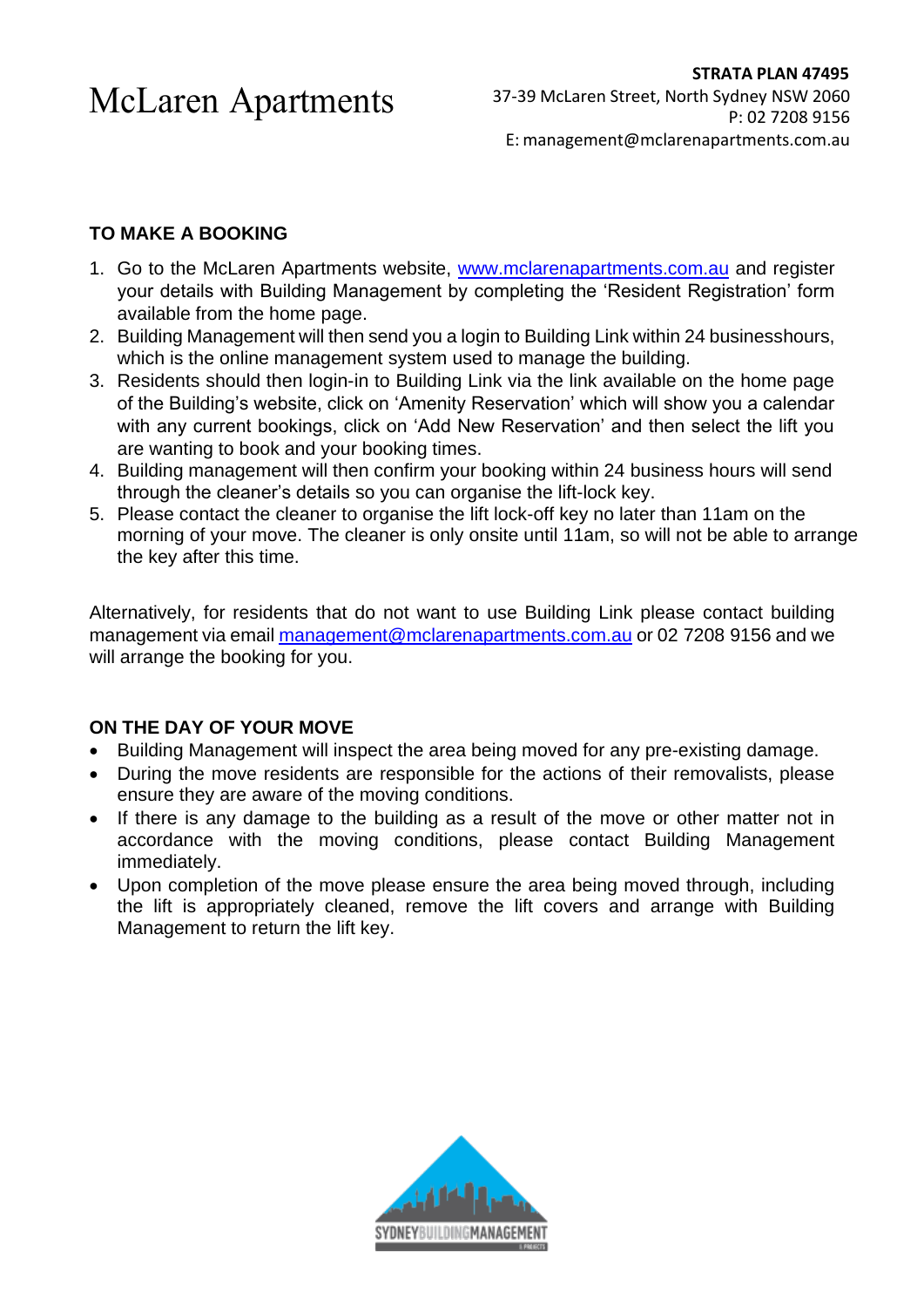#### **MOVING CONDITIONS & OTHER INFORMATION**

- Trucks and other vehicles are only able to park in designated areas. Please do not obstruct traffic under any circumstances.
- The lift covers must be used at all times and only your allocated lift is to be used.
- Only 1 apartment per lift is permitted to move at a time.
- For security purposes car park and other doors must only be propped open when in the vicinity of the door. Please do not leave doors permanently propped open.
- Residents must not move items through the ground level foyer, please use the car parking levels.
- No damage is to be made to common property, particularly walls and doors; if damage is caused residents are to contact building management immediately.
- No mess (dust, dirt, rubbish, surplus furniture or personal effects) is to be left on common property and any common property hallway or lift used must be vacuumed after the move.
- Any large items to be discarded must be taken down to the main garbage collection area, please do not leave items around the complex.
- Any damage to common property will be billed via the Strata Manager to the owner of the property.